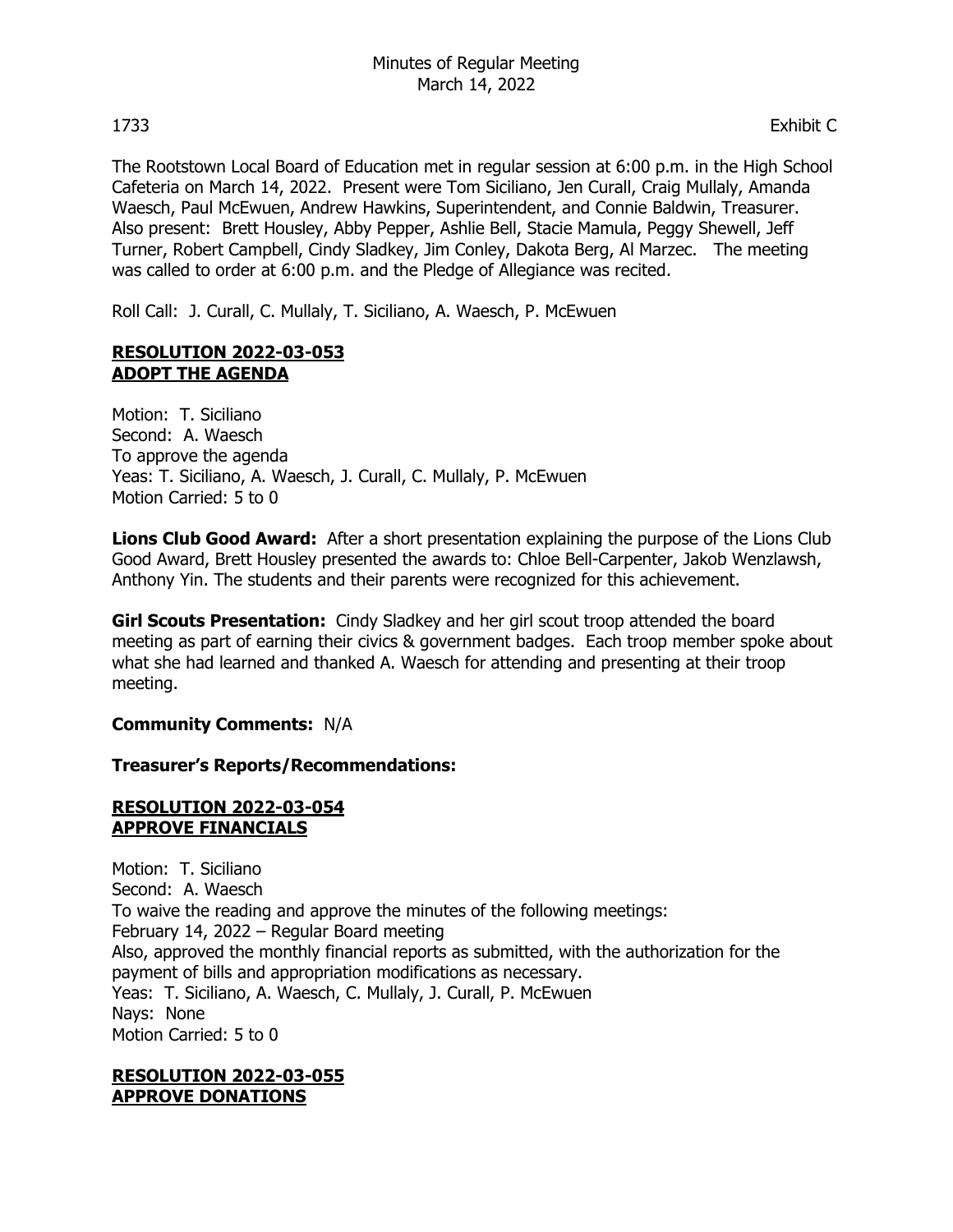Motion: T. Siciliano Second: A. Waesch To approve the following donations: Door For the Elementary vestibule Anonymous \$134.50 From Rootstown Music Boosters Yeas: T. Siciliano, A. Waesch, J. Curall, P. McEwuen, C. Mullaly Nays: None Motion Carried: 5 to 0

### **RESOLUTION 2022-03-056 FINANCIAL STATEMENTS AND AUDIT**

Motion: T. Siciliano Second: J. Curall To approve the financial statements and audit for fiscal year 2021. Yeas: T. Siciliano, J. Curall, C. Mullaly, P. McEwuen, A. Waesch Nays: None Motion Carried: 5 to 0

### **RESOLUTION 2022-03-057 RATES AND AMOUNTS**

Motion: P. McEwuen Second: A. Waesch To approve the rates and amounts as determined by the Budget Commission and authorizing necessary tax levies and certifying them to the Count Auditor, per attached resolution. Yeas: P. McEwuen, A. Waesch, J. Curall, C. Mullaly, T. Siciliano Nays: None Motion Carried: 5 to 0

## **RESOLUTION 2022-03-058 APPROPRIATION ADJUSTMENTS**

Motion: T. Siciliano Second: J. Curall To approve the following appropriation adjustment based on the increase and decrease in corresponding revenue adjustments: ARP ESSER Increase \$5,242.62 Yeas: T. Siciliano, J. Curall, A. Waesch, C. Mullaly, P. McEwuen Nays: None Motion Carried: 5 to 0

# **RESOLUTION 2022-03-059 APPROVE SPARCC CONTRACT**

Motion: A. Waesch

1734 Exhibit C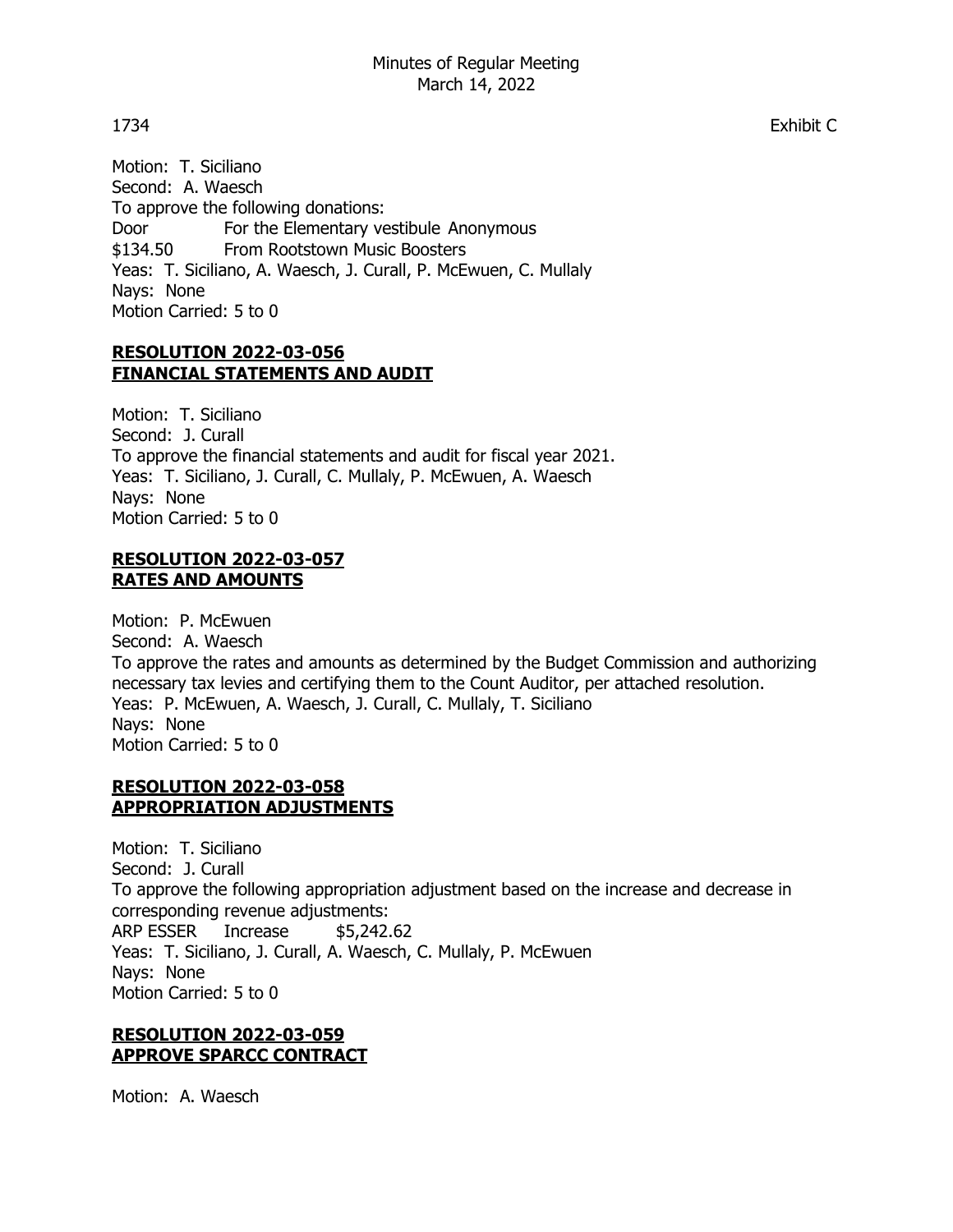1735 Exhibit C Second: T. Siciliano To approve extension of the contract with SPARCC for Internet access services for 200 Mbps in the amount of \$10,926.00 from July 1, 2022 through June 30, 2023. Yeas: A. Waesch, T. Siciliano, C. Mullaly, P. McEwuen, J. Curall Nays: None Motion Carried: 5 to 0

# **RESOLUTION 2022-03-060 APPROVE SPARCC CONTRACT**

Motion: T. Siciliano Second: J. Curall To approve a two-year renewal agreement with SPARCC for an IT Coordinator and a Payroll Coordinators, effective 7/1/2022. Yeas: T. Siciliano, J. Curall, P. McEwuen, C. Mullaly, A. Waesch Nays: None Motion Carried: 5 to 0

## **RESOLUTION 2022-03-061 APPROVE NEW GRANT**

Motion: T. Siciliano Second: A. Waesch To approve the participation in the following grant with the necessary appropriations and revenue increases: 499 School Safety Grant \$5,439.27 Yeas: T. Siciliano, A. Waesch, P. McEwuen, J. Curall, C. Mullaly Nays: None Motion Carried: 5 to 0

## **RESOLUTION 2022-03-062 APPROVE TOURNAMENT WORKERS**

Motion: T. Siciliano Second: P. McEwuen To approve the following workers to be compensated (reimbursed by OHSAA) for working at the OHSAA Girls Basketball Tournament, as follows: Ruth Pickens **Official Scorer** \$50.00 Kasidy Smith Clock Operator \$50.00 Krissy Moore Ticket Taker \$50.00 Becky Deloach Trainer \$75.00 Keith Waesch Site Manager/Announcer \$150.00 Yeas: T. Siciliano, P. McEwuen, C. Mullaly, J. Curall Abstains: A. Waesch Nays: None Motion Carried: 4 to 0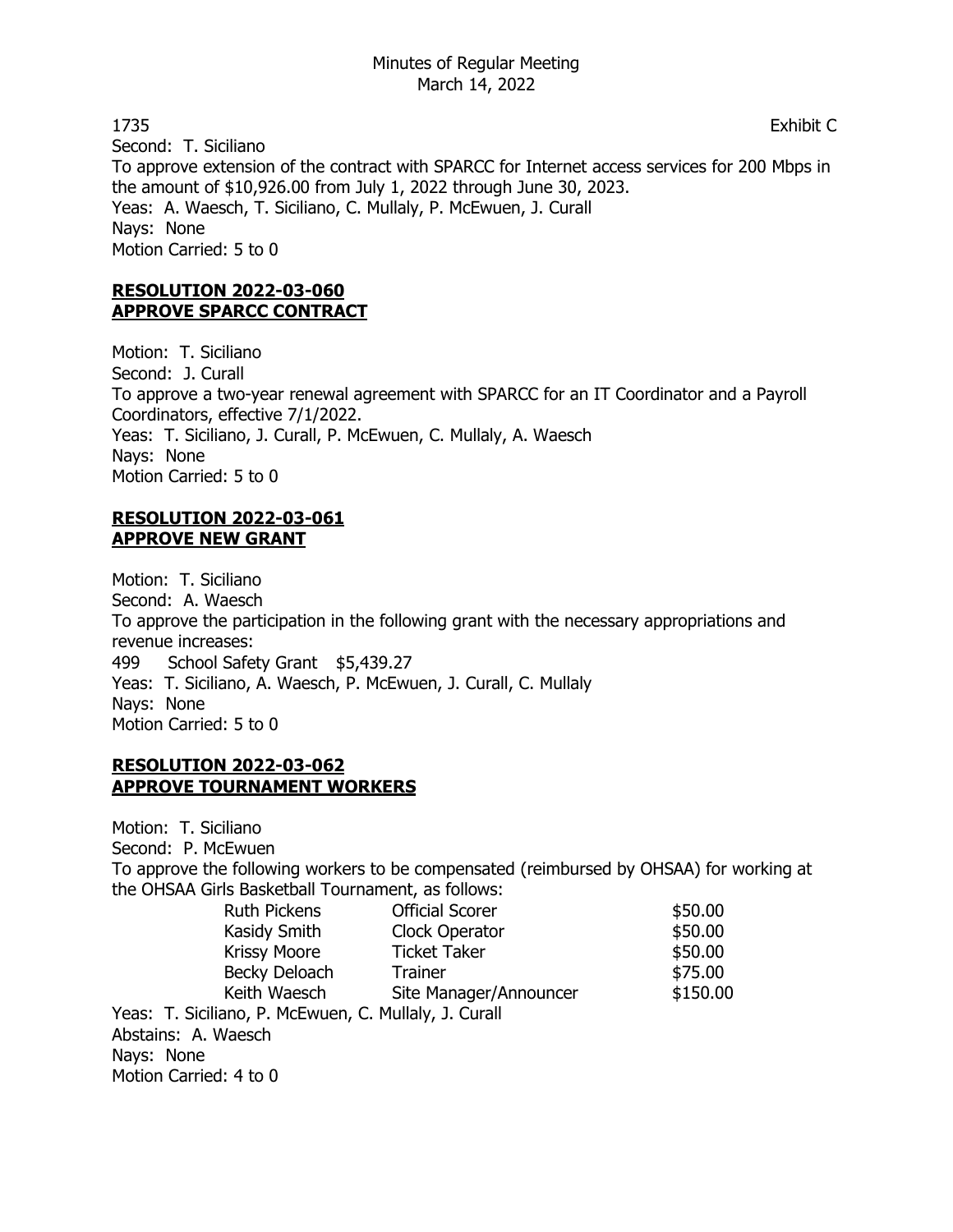### 1736 Exhibit C **RESOLUTION 2022-03-063 APPROVE TOURNAMENT WORKERS**

Motion: T. Siciliano

Second: P. McEwuen

To approve the following workers to be compensated (reimbursed by OHSAA) for working at the OHSAA Girls Basketball Tournament, as follows:

|                                           | <b>Todd Ricks</b>    | <b>Official Scorer</b>                | \$100.00 |
|-------------------------------------------|----------------------|---------------------------------------|----------|
|                                           | Diane Carmen         | <b>Official Scorer</b>                | \$100.00 |
|                                           | <b>Steve Matheos</b> | <b>Official Scorer</b>                | \$100.00 |
|                                           | Larry Bailey         | Clock Operator                        | \$100.00 |
|                                           | Matt Just            | Clock Operator                        | \$100.00 |
|                                           | Kenneth Motz         | Clock Operator                        | \$100.00 |
|                                           | <b>Krissy Moore</b>  | <b>Ticket Taker</b>                   | \$100.00 |
|                                           | <b>Matt Collins</b>  | Gatekeeper/Weigh-in Official \$125.00 |          |
|                                           | James Richner        | <b>Official Scorer</b>                | \$200.00 |
|                                           | Becky Deloach        | <b>Trainer</b>                        | \$150.00 |
|                                           | Keith Waesch         | Site Manager/Announcer                | \$400.00 |
| iliano, P. McEwuen, J. Curall, C. Mullaly |                      |                                       |          |
| M2222                                     |                      |                                       |          |

Yeas: T. Sici Abstains: A. Waesch Nays: None Motion Carried: 4 to 0

### **Superintendent's Reports/Recommendations:**

## **RESOLUTION 2022-03-064 RESIGNATION - LOCKHEART**

Motion: A. Waesch Second: T. Siciliano To accept the resignation of Kathleen Lockhart as Monitor, effective March 2, 2022. Yeas: A. Waesch, T. Siciliano, C. Mullaly, J. Curall, P. McEwuen Nays: None Motion Carried: 5 to 0

## **RESOLUTION 2022-03-065 SALARY SCHEDULE MOVEMENT**

Motion: T. Siciliano Second: P. McEwuen To adjust Kindra Johancen, PE Teacher, from a BA to a BA16, effective 1/24/2022. Yeas: T. Siciliano, P. McEwuen, J. Curall, C. Mullaly, A. Waesch Nays: None Motion Carried: 5 to 0

#### **RESOLUTION 2022-03-066 FMLA - BORING**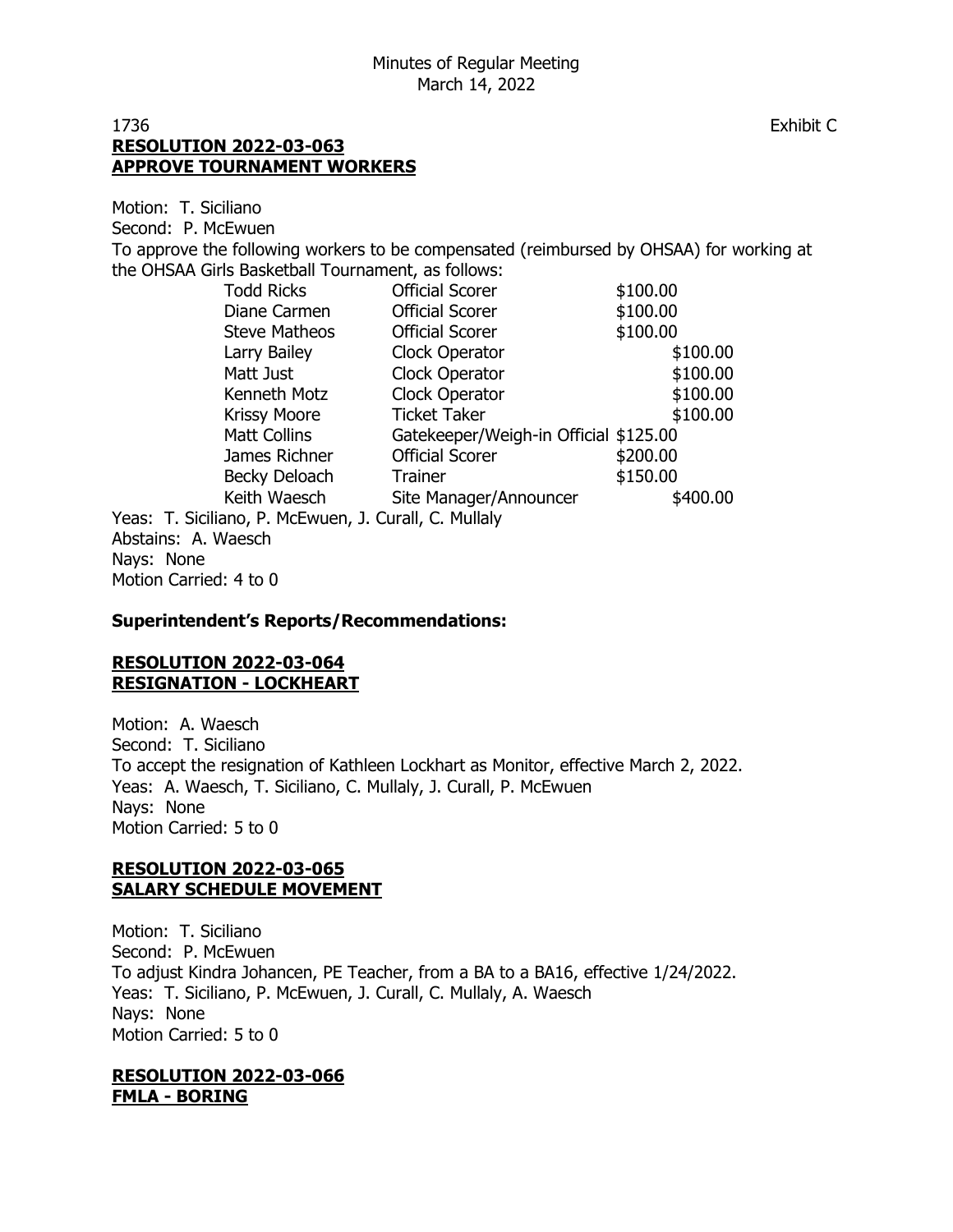Motion: A. Waesch Second: T. Siciliano To approve FMLA for Sarah Boring, effective April 4, 2022. Yeas: A. Waesch, T. Siciliano, J. Curall, C. Mullaly, P. McEwuen Nays: None Motion Carried: 5 to 0

## **RESOLUTION 2022-03-067 APPROVE SUPPLEMENTALS**

Motion: T. Siciliano Second: P. McEwuen To approve the following supplementals: Madison Sommers **HS Asst. Softball Coach - 1/2 contract** Savannah Stefancik HS Asst. Softball Coach - ½ contract Matt Collins **Volunteer Baseball Coach** John Gerren Volunteer Baseball Coach Denny Pickens Volunteer Track Coach Yeas: T. Siciliano, P. McEwuen, A. Waesch, J. Curall, C. Mullaly Nays: None Motion Carried: 5 to 0

### **RESOLUTION 2022-03-068 APPROVE SUBSTITUTES**

Motion: A. Waesch Second: T. Siciliano To approve the following substitutes: Rosalie Cadle Substitute Cafeteria Worker, effective 2/14/2022 Peter Biltz Substitute Teacher<br>Michael Semonin Substitute Teacher. Substitute Teacher, effective 3/10/2022 Yeas: A. Waesch, T. Siciliano, C. Mullaly, P. McEwuen, J. Curall Nays: None Motion Carried: 5 to 0

# **RESOLUTION 2022-03-069 INTER-DISTRICT OPEN ENROLLMENT**

Motion: T. Siciliano Second: J. Curall To approve the participation in Inter-District Open Enrollment for the 2022-2023 school year. Yeas: T. Siciliano, J. Curall, A. Waesch, P. McEwuen, C. Mullaly Nays: None Motion Carried: 5 to 0

# **RESOLUTION 2022-03-070**

1737 Exhibit C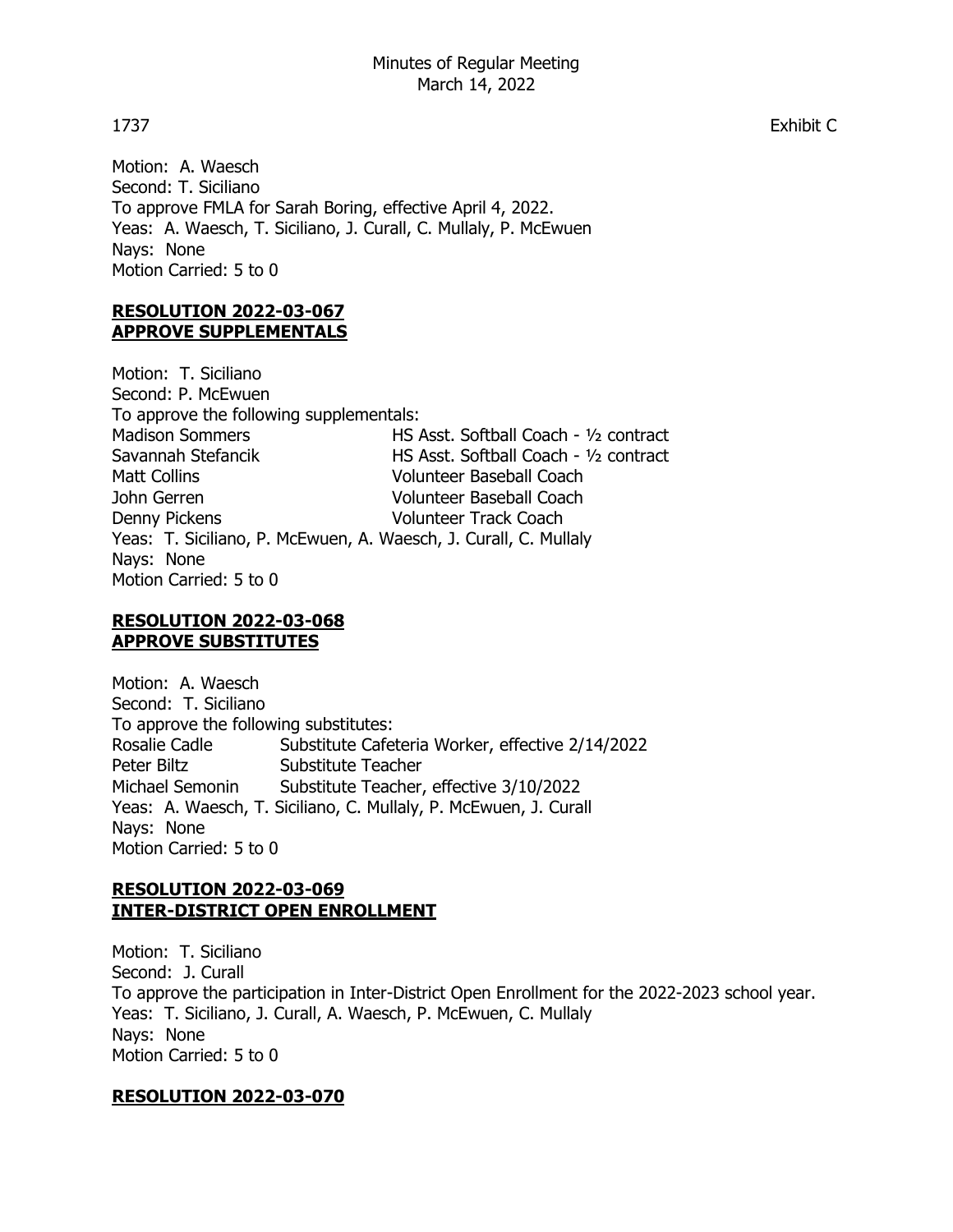## 1738 Exhibit C **1 ST READING OF POLICIES**

Motion: T. Siciliano Second: J. Curall To approve the  $1<sup>st</sup>$  reading of the following policies: 1616 Staff Dress and Grooming New 3216 Staff Dress and Grooming New 4216 Staff Dress and Grooming New 2271 College Credit Plus **Revised** 5511 Dress and Grooming **Example 2018** Revised 5772 Weapons Revised 6110 Grant Funds Revised 6114 Cost Principles - Spending Federal Funds Revised 6325 Procurement - Federal Grants/Funds Revised 6423 Use of Credit Cards Revised 7217 Anti-Harassment Revised 2370.01 Blended Learning Revised 8500 Nondiscrimination and Equal Employment Revised **Opportunity** Yeas: T. Siciliano, J. Curall, P. McEwuen, C. Mullaly, A. Waesch

Nays: None Motion Carried: 5 to 0

#### **RESOLUTION 2022-03-071 ADMINISTRATIVE CONTRACTS**

Motion: T. Siciliano Second: P. McEwuen To approve the following Administrative contracts, effective the 2022-2023 school year: Kim Isaman **Director of Transportation** 3 year Alan Marzec **Director of Facilities** 3 year Peggy Shewell **Director of Food Services** 3 year Keith Waesch **Director of Athletics** 3 year Yeas: T. Siciliano, P. McEwuen, C. Mullaly, J. Curall Abstains: A. Waesch Nays: None Motion Carried: 4 to 0

## **RESOLUTION 2022-03-072 APPROVE MOU WITH ROOTSTOWN**

Motion: T. Siciliano Second: A. Waesch To approve the Memorandum of Understanding with Rootstown Township for the school to use the Rootstown Community Park for athletics. Yeas: T. Siciliano, A. Waesch, C. Mullaly, J. Curall, P. McEwuen Nays: None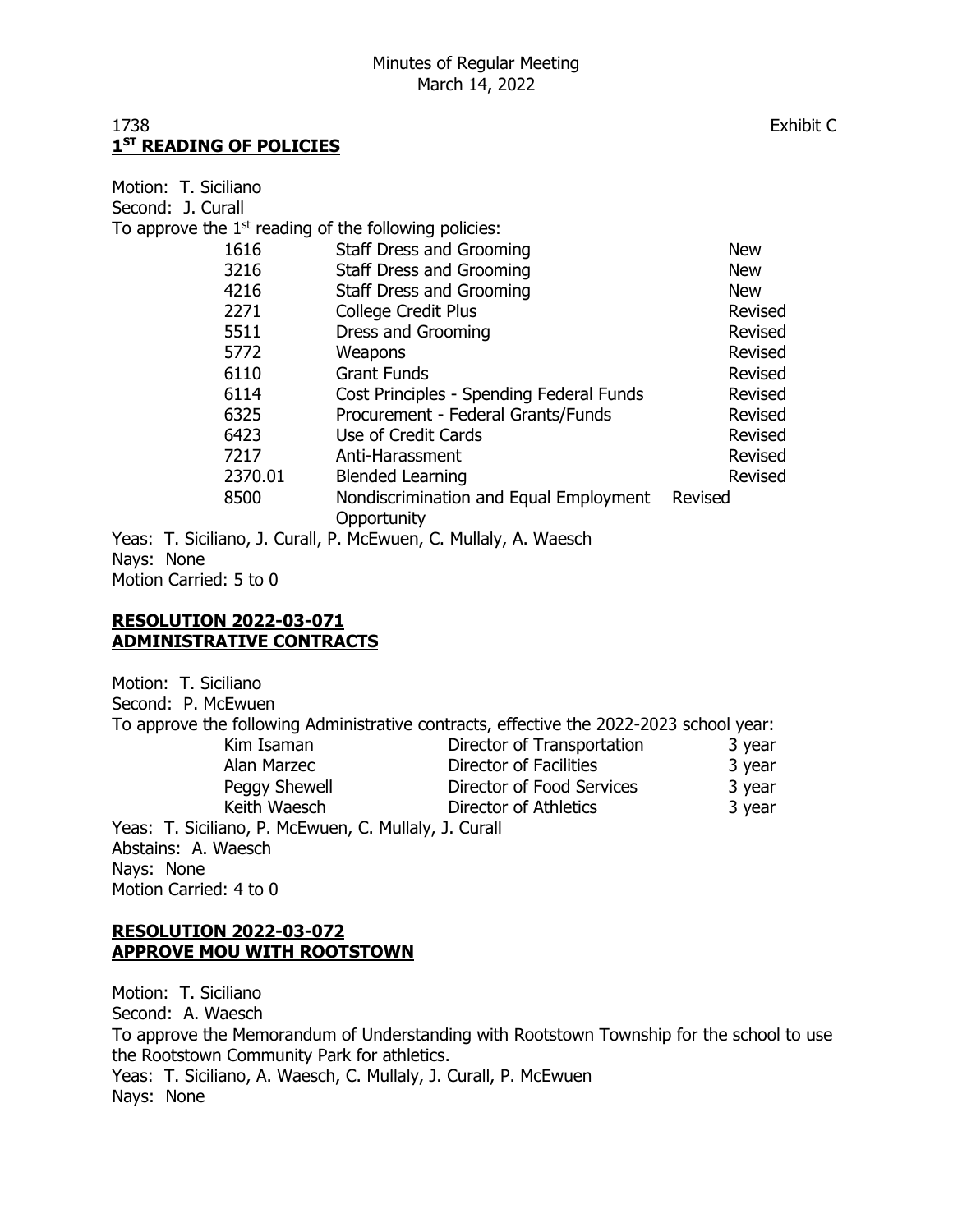1739 Exhibit C Motion Carried: 5 to 0

## **RESOLUTION 2022-03-073 TRANSPORTATION IN LIEU OF**

Motion: T. Siciliano Second: A. Waesch To approve the transportation contract with Kim and Marty Jenior for the rest of the 2021-2022 school year. Yeas: T. Siciliano, A. Waesch, C. Mullaly, J. Curall, P. McEwuen Nays: None Motion Carried: 5 to 0

### **RESOLUTION 2022-03-074 STUDENT TEACHER HOST**

Motion: P. McEwuen Second: T. Siciliano To approve the following teachers to be compensated for hosting a student teacher during the 2021-2022 school year: Brenda Morgart Hiram College \$175.00 Angie Stackpole **Hiram College** \$175.00 Yeas: P. McEwuen, T. Siciliano, C. Mullaly, J. Curall, A. Waesch Nays: None Motion Carried: 5 to 0

# **REPORTS**:

A. Hawkins: Spoke regarding district events. C. Baldwin mentioned Mrs. Gerez in process of receiving a new grant. Al Marzec updated the board on the boiler.

# **Old Business:** N/A

### **New Business**:

A. Hawkins – Spoke regarding a pending tax abatement. Board will meet April 4 and invite the trustees. May election may be delayed due to state redistricting issue. C. Mullaly – spoke about adding keyboarding to the curriculum.

**State of the Schools:** A. Hawkins presented an annual update

## **RESOLUTION 2022-03-075 EXECUTIVE SESSION**

Motion: T. Siciliano Second: A. Waesch To approve an Executive Session for the purpose of reviewing negotiations with public employees concerning their compensation or other terms and conditions of their employment. Invited in: A. Hawkins, C. Baldwin, R. Campbell